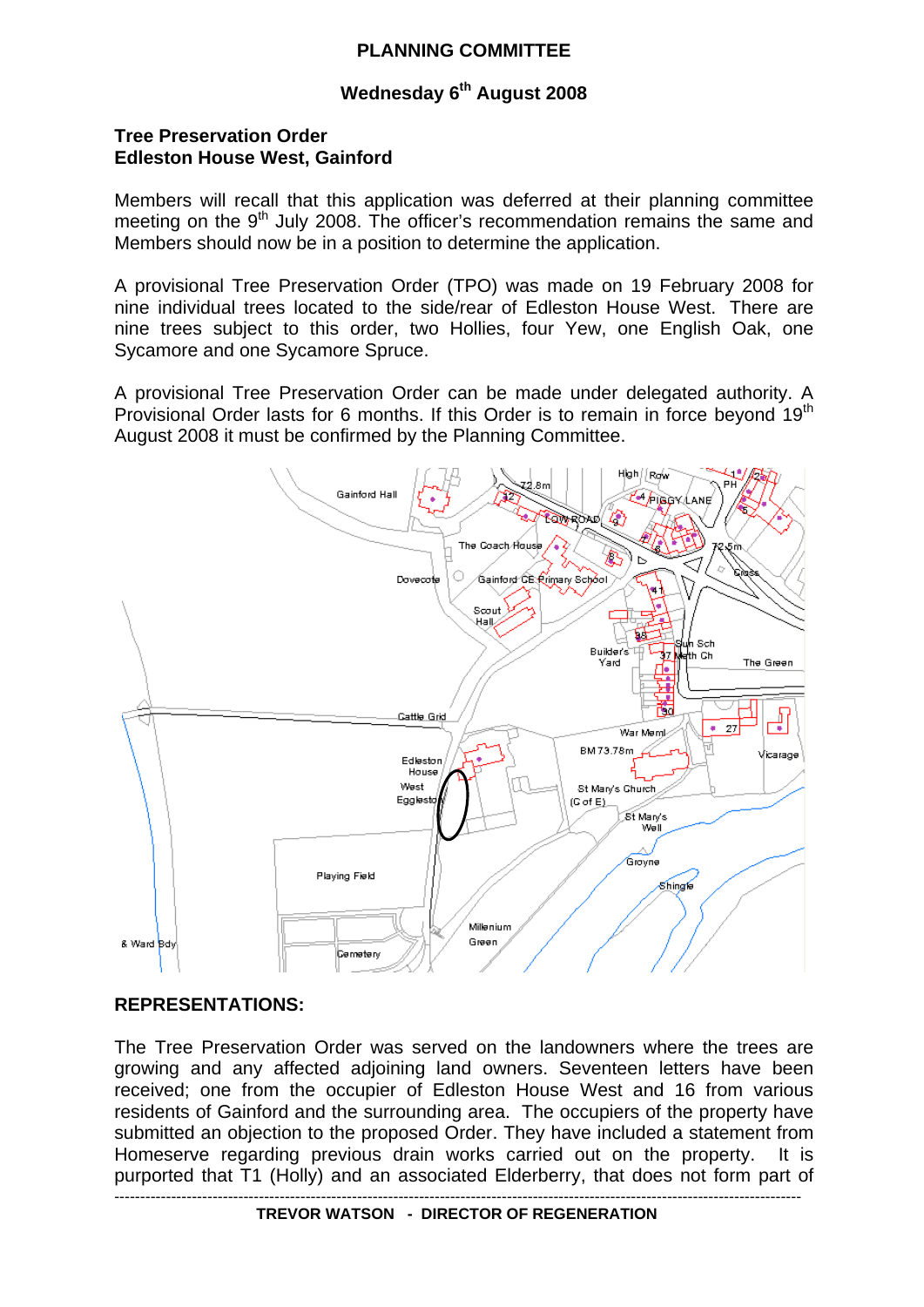this Order are causing damage, and have the potential to cause further damage to the drain's that run to the side of the property.

The further 16 letters received are all in support of the proposed TPO for reasons such as the amenity and environmental quality of the area and trees. Also the habitat the trees provide in a riverside location for wildlife is mentioned several times.

### **PLANNING POLICY:**

| Policy ENV3  | Area of High Landscape Value    |
|--------------|---------------------------------|
| Policy ENV11 | <b>Tree Preservation Orders</b> |

## **PLANNING CONSIDERATIONS:**

The applicant initially served a 211 notice on the Council to fell the trees, which are the subject of this Tree Preservation Order, as the site is within the Gainford Conservation Area. This notice gives the Council 6 weeks in which to either allow the works to be carried out or serve a preservation order on the trees. As there was insufficient evidence submitted to justify the felling of these trees, the Council served a provisional Tree Preservation Order. The provisional Tree Preservation Order lasts for six months, in which time, the applicant may submit further information to support their case to fell the tree and prevent the Order from being confirmed. The applicant and occupier of the house submitted a further schedule of reasons in response to the initial Council arboriculturalist report and a survey report for the blocked drains. This was deemed insufficient and failed to properly assess the damage or potential damage from the trees.

The trees included in the Provisional Order have been surveyed by Durham County Council's Arboricultural Officer. This was undertaken within the 6 week period from receiving the initial 211 notice from the applicant

There are a total of nineteen trees of various levels of maturity and quality which were all assessed as part of the initial application. The numbering used in this report refers to the original number attributed to each tree. After thorough surveying carried out by the Council's arboculturalist it was concluded that nine of the trees were worthy of retention. The Council's arboricultural report also suggests possible work that could be applied for which could enhance the trees further. Further detailed recommendations are made regarding the trees which were not deemed worthy of retention but which could be followed up.

 He advises that T1 (Holly) and associated Elderberry are *"mature small trees intrusive to the property due to minimal management.*" He recommends the Holly tree is retained, that the Elderberry is removed and the stump treated and finally that the Holly is reduced by 50% in height and spread. He goes on to recommend that the Holly tree should be covered by a Tree Preservation Order.

T2, T3, T4 and T5 (Yew) which are described by the Arboriculturalist as *"...specimen trees becoming too large for their positions due to lack of maintenance". He* then follows by adding that *"Trees 1,2,3,4,&5 are well established and if reduced and clipped at a reasonable height and shape (Topiary) 3 to 4 trees possibly cone shape will enhance the site and retain environmental value and give balance to the*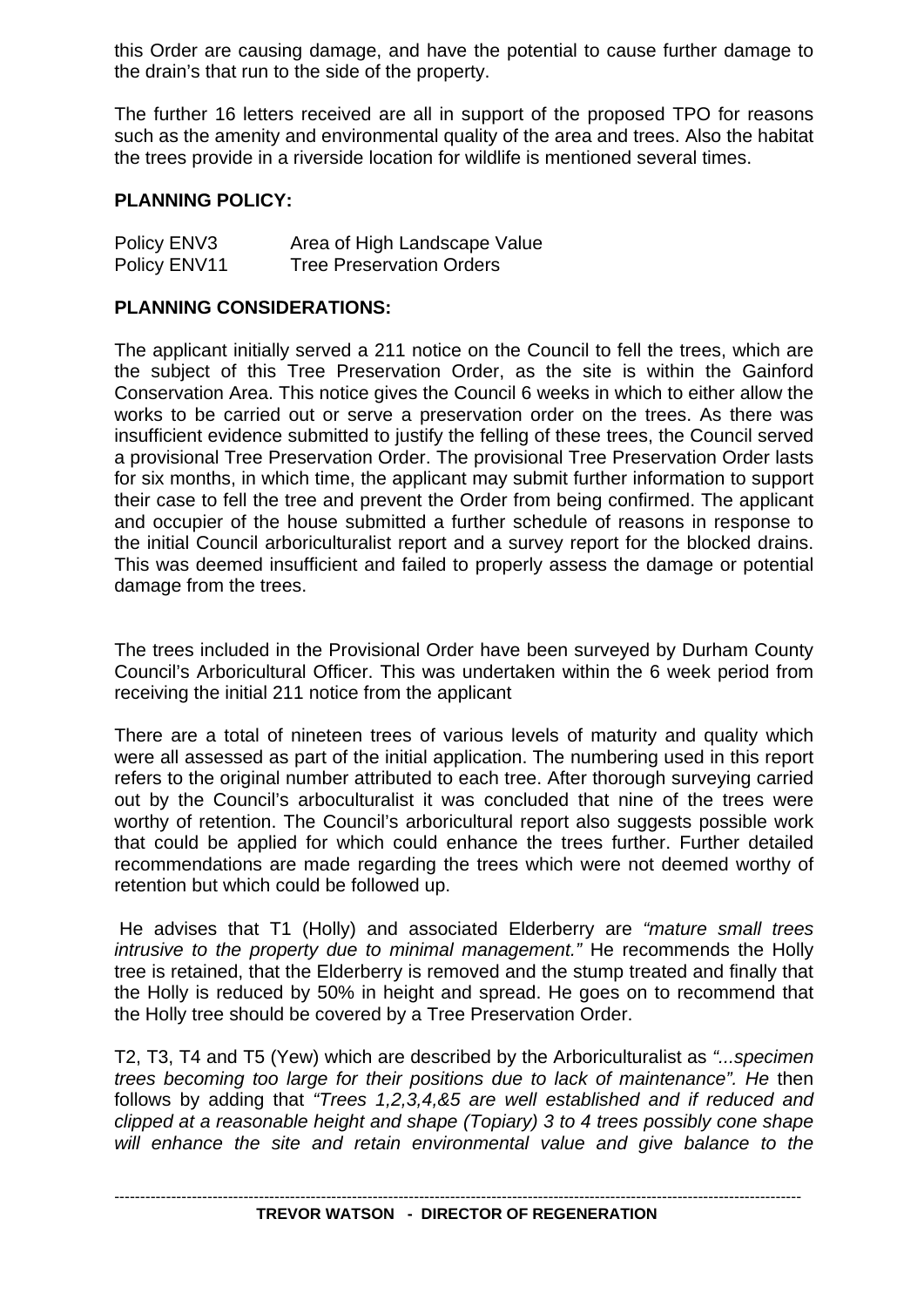*garden*". He goes on to recommend that the trees be protected by a Tree Preservation Order.

T10 (Holly) is worthy of being protected and is described as "*spindly young re-growth taking over due to lack of maintenance"*. It is recommended to "*consider pruning hard back to 1 metre allow to grow and keep clipped".* 

T9 (Oak) is described as "*a large specimen senescent tree of value to the amenity and environment, the crown is top heavy and dangerous due to the removal (long standing) of a major limb at 1 metre*". It is recommended that the tree is pruned to reduce the upper crown weight by 25% and that the tree is monitored. Also that the tree is protected with a TPO.

T11 (Sycamore) is a mature tree of high aesthetic and amenity value. Recommendation is made that minimal pruning is carried out to remove dead wood and clean the crown. The tree should be retained at its present height and protected by a TPO.

The final tree worthy of retention is T19 (Norway Spruce) which is described as "*A specimen tree with a well balanced healthy crown.*" It is recommended that the tree is retained with minimal pruning to raise the crown which could be one whirl of branches. It is reported that "*structural movement is minimal and does not at the moment warrant a valid reason to fell a tree*".

The arboricultural officer advises that the trees appear to be enhancing the area as a group. However they are poorly maintained, dishevelled and suppress the property. Partial removal and removal of some trees and pruning of retained trees will open up and enhance the area. All trees subject to this order are of a high amenity, environmental and aesthetic value and therefore worthy of protection which has been further clarified by the level of support for this TPO from the local community.

Overall, the trees appear from visual inspection to be of sound quality and in general good health. Although some works are recommended to the trees in Order to improve their appearance and reduce any disturbance to the adjacent building. The trees should be protected for their own special amenity value and their contribution to the setting of the village.

The arboriculturalist asks the question in conclusion "*why remove spruce, yew to replant with spruce, yew…to purchase plants of this type and quality will cost approximately £2000 to £3000.*"

In response to the further information submitted by the applicants regarding damage to drains, the Arboriculturalist states that "*tree roots will only enter into a damaged drain, the drains are probably very old salt glazed with regular joints. The submitted drainage report does not state that tree roots were the cause of the damage to the drains with no recommendations given".* In this case the information submitted was insufficient to justify the removal of the Holly Tree (T1).

The making of a Tree Preservation Order would allow the local planning authority to have control over any future works to the trees. Should appropriate justification be submitted with any subsequent formal application to carry out works to fell the above trees, then such works may be acceptable. At the present time that justification does not exist.